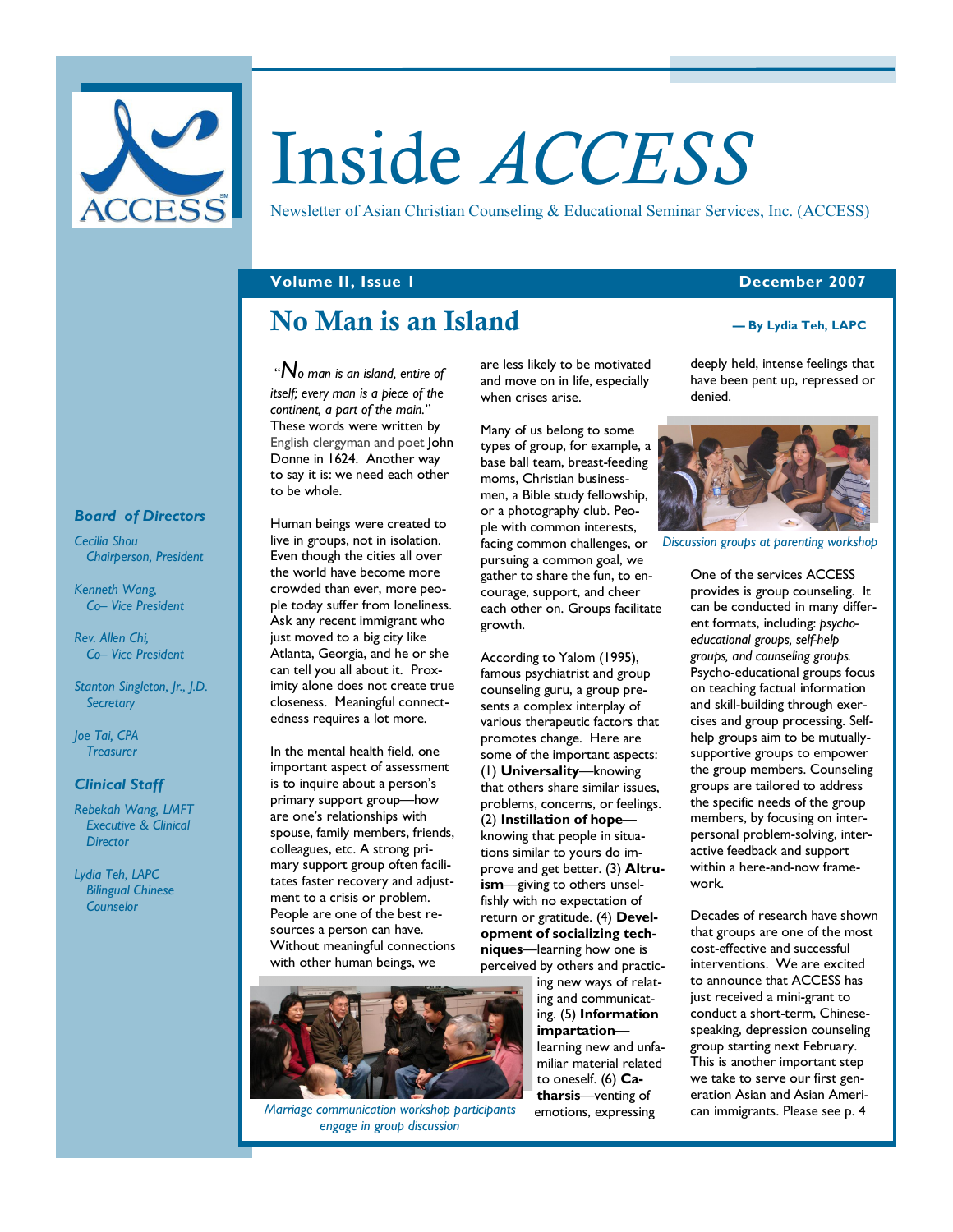### **Page 2 Inside ACCESS**





*From Left, Lydia Teh, Miss China 2007, & Rebekah Wang* 

### **Message From the Executive Director**

 $\mathsf A$ s we approach another holi-

day season and year end, I am amazed that another year is rapidly going by. We had hoped to get a newsletter out earlier in the year, but as many of you know, the summer was extremely busy with a couple special fundraising events for *Asian Christian Counseling & Educational Seminar Services, Inc.* (ACCESS) (see article on page 3), and this fall has been filled with speaking engagements (see list below), outreach and grant applications.

Because of the unique opportunities that came up during the summer for the special fundraising events we had, we decided to postpone our annual fall fundraising dinner to next

February or March, so please stay tuned for more details on that in the future. In the meantime, during this Thanksgiving season, it is especially appropriate to give thanks to God, and express appreciation to all of you for your interest in *ACCESS*  and/or your support in various ways!

For those of you who attended our special fundraising dinner with Miss China 2007 or our benefit performance by the Yunnan Music and Folk Dance Troupe, thank you so much for your support! We hope you enjoyed these unique events.

In August, *ACCESS* celebrated its third anniversary! We are thankful for this milestone, and look forward to seeing what

God has in store for us in the new year to come! As we look to the future, we are excited about starting some counseling groups. Please read our front page and p.4 articles for more information.

If you would like to get more involved in supporting ACCESS, consider giving a year-end donation or volunteering with us. Whether you want to make a long-term commitment, or just volunteer for one time, you can help make a difference!

On behalf of the Board of Directors and Staff at *ACCESS,*  thank you and have a blessed Christmas!

**Rebekah Wang, LMFT Executive & Clinical Director** 

### **Events and Presentations by ACCESS**

**February 3, 2007** —*"Effective Communication in Marriage"* 

Atlanta Chinese Christian Church (ACCC) Speakers: Rebekah Wang, Lydia Teh

**March 3, 2007** — *"Helping Friends in Need"* ACCC Women's Fellowship Speaker: Rebekah Wang

**April 21, 2007** — *Center for Pan Asian Community Services (CPACS) Youth event outreach (Doraville, GA)*

**April 28, 2007** —*"Conflict Resolution in Marriage"*  Atlanta Chinese Christian Church North (ACCCN) Speakers: Dr. Edward Lai, Lydia Teh

**June 1, 2007** — *"An Evening With Miss China 2007" Special Fundraising Dinner (In Chinese only)*  Canton House Chinese Restaurant (Chamblee, GA)

**July 14, 2007** — *"A Night of Yunnan, China" Special Benefit Performance for ACCESS Ferst Center for the Arts, Georgia Tech*

**August 11, 2007** —*"Understanding Anxiety Disorders" and "Dealing with Anxiety" (in Chinese only)* Atlanta Chinese Christian Church Speakers: Lydia Teh, Dr. Huey-Jen Chen

**August 27, 2007 —** *"Dealing With Stress"* Pro Brand International, Inc. (Marietta, GA) Speaker: Rebekah Wang

**September 8, 2007 —** *Dragon Boat Festival community outreach with Georgia Asian Pacific Islander Community Coalition (GAAPICC) (Lake Lanier — Gainesville, GA)*

**September 29, 2007** —*"Parenting Young Children: From Playing to Growing" and "Growing With Your Teenagers" (In Chinese only)*  Atlanta Chinese Christian Church North Speakers: Dr. Edward Lai, Lydia Teh

**October 13, 2007** — *"Enjoying Your Best Years"* Tzu Chi Foundation Seniors Group

Speaker: Lydia Teh

**October 28, 2007** — *"Understanding Your American-Born Child"*  ACCA Chinese School (Emory Campus)

Speaker: Lydia Teh **November 21, 2007** — *"Stress Management" National Association of Chinese Americans (NACA) Lunch and Learn Seminar*  Georgia Institute of Technology Speaker: Rebekah Wang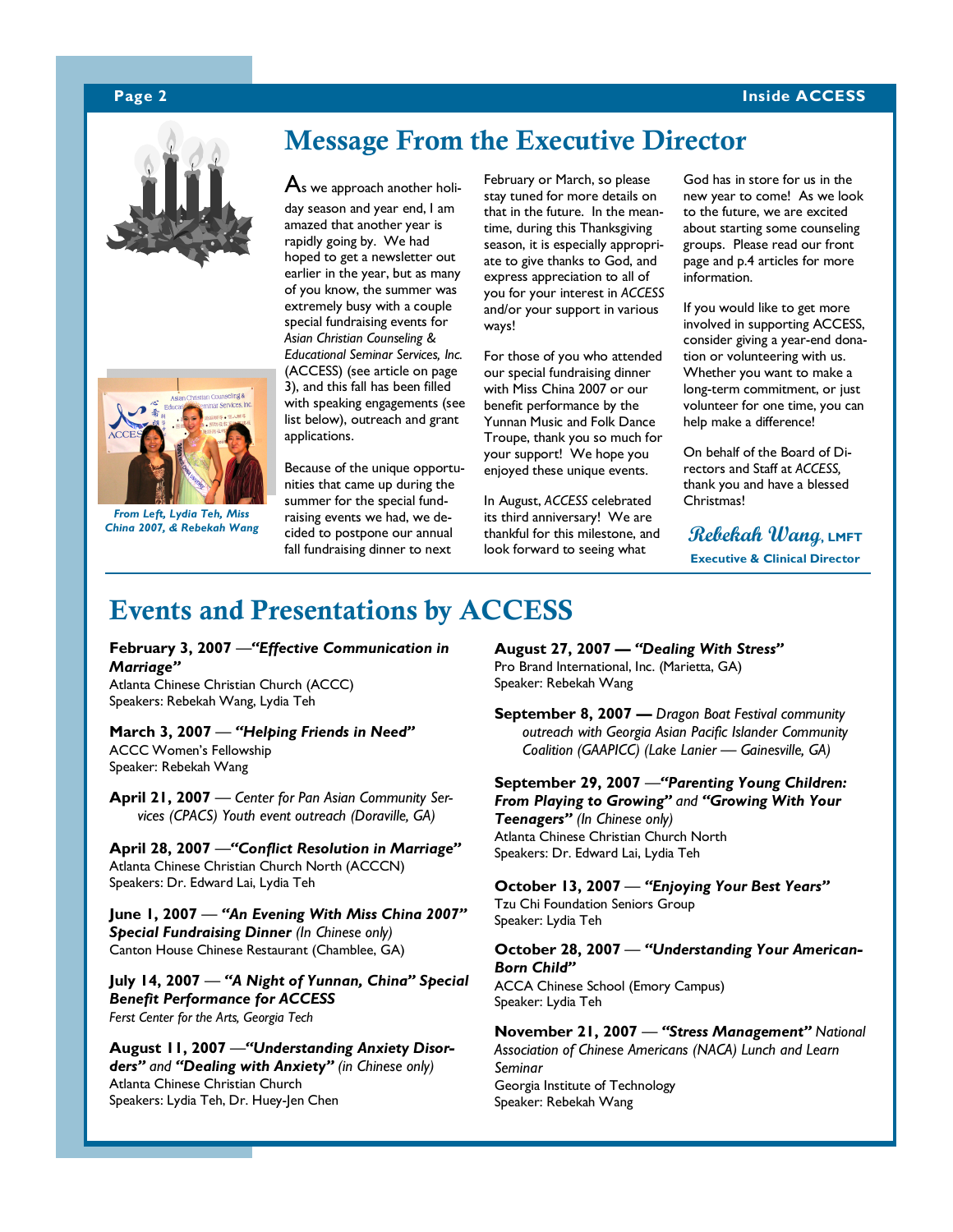### **Volume II, Issue 1 Page 3 Page 3**

### **Special Fundraising Events in 2007**

When rare opportunities knock on your door, how would you respond? When we were informed that Miss China 2007 would be visiting Atlanta right after the 2007 Miss Universe Pageant held in Mexico City, and the *Yunnan Ethnic Music and Dance Ensemble* from China was touring in the Southeastern US, and both parties were willing to help ACCESS raise awareness of the mental health needs among the Asian and Asian American population in Atlanta, ACCESS took advantage of the unique opportunities. The next thing we knew, we were in for hectic preparations for both events on very short notice.

On Friday, June 1, 2007 at the Canton House Restaurant from 7:00 - 9:30pm, ACCESS held a special fundraising dinner for the local Chinesespeaking community in honor of Miss China 2007, Ning-Ning Zhang, with Mr. Scott Song as Master of Ceremonies. Dinner included a tencourse gourmet Chinese banquet and singing performances by both Miss China and Mr. Song along with a time of informal interview of Miss Zhang, a question and answer time, and a door prize drawing.

At the 2007 Miss Universe Pageant on Memorial Day, Miss Zhang won the award for Miss Congeniality. Her caring spirit was evident, not only in her support for the counseling work ACCESS is providing in Atlanta, but also in her answers during the evening and her willingness to sing despite nursing a slight cold. Miss Zhang stated that it is important to support organizations such as ACCESS who help people and families lead healthier lives and relationships.

benefit performance for ACCESS during The *Yunnan Ethnic Music and Dance Ensemble*, invited by the *Smithsonian Institute* to perform at the *41st Annual Folklife Festival* in Washington, D.C., presented a special their US tour on Saturday, July  $14<sup>th</sup>$ , at the Georgia Tech Ferst Center for the Arts. Sponsored by Pro Brand International, Inc., PBI Foundation, Moore Colson, and Womble Carlyle Sandridge & Rice, the performance featured 25 dancers and musicians, showcasing different acts from various Chinese ethnic minority groups across China.

Mr. Joe Kelly, former Atlanta Ballet manager, and Mrs. Cecilia Shou, Chairperson of ACCESS Board of Directors emceed the program in both English and Chinese. Beautiful songs were sung in different Chinese ethnic dialects, unique traditional instruments were played, (including using leaves to present pleasant melodies), the performers interacted with the audience with enthusiasm, and the audience responded with rounds of applause. About 550 people attended the show and many gave positive feedback.

ACCESS gives sincere thanks to our supporters. Your contributions have enabled us to continue carrying out our mission to fill the void of

culturally-sensitive and appropriate counseling services to those in the Atlanta Asian and Asian American population.

## **You Can Help Us Grow**

Having a broad base of supporters is vital to a healthy non-profit organization. There are an endless number of excellent projects and programs, however, when manpower is lacking, only so much can be done. While financial support is essential, a network of advocates who can raise the morale of the ones on the frontline is equally crucial. Raising the awareness of mental health issues among Asian and Asian Americans in Metro Atlanta area is like a huge mountain to be moved. With our two-member staff at ACCESS, we know that in the past 3

years, we have barely touched the tip of the iceberg. Whether mental health problems or relationship difficulties, we are confident that the services we provide can give hope and new direction to many in the midst of the challenges they are facing. We need more people to help us grow.

One of our goals in 2008 is to expand our current support base in the following areas:

**Volunteers —** We need help with grant writing, accounting, webmaster, special events, ongoing outreach, etc. You may also wish to support us with your special skills/talents. Please contact us if you are interested in becoming an ACCESS volunteer or for more information.

**Prayer Partners —** Christian supporters may consider becoming our prayer partners, to whom we send out our prayer requests regularly. Your prayer helps us to follow God's heart more closely in this ministry, and to uplift our Board and Staff to press on.

**ACCESS Partner's Program —** Besides occasional giving, you may consider supporting us regularly by joining ACCESS Partner's Program. Donating to The Barnabas Fund also help us to provide affordable services to those with limited resources, such as

### **— By Lydia Teh, APC**

*Miss China 2007 Ning-Ning Zhang* 

*being interviewed by emcee Scott Song* 

*Approximately 80 guests attended the Miss China Fundraising Dinner* 

*Beautiful performance on July 14th, 2007, A Night of Yunnan*